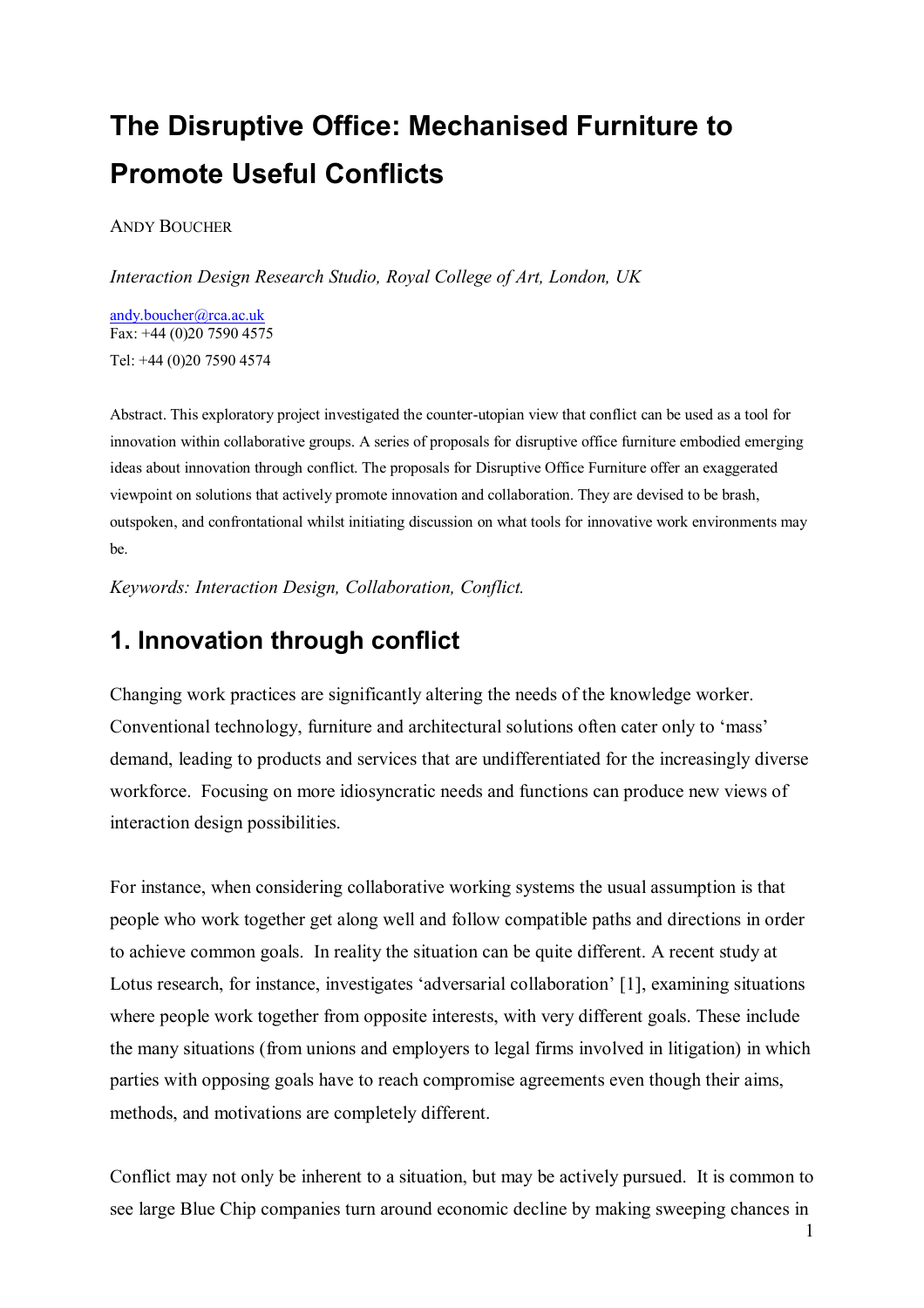their workforce. Beyond the obvious economic advantages, such changes bring opportunities to rethink strategies and working practices that may be of benefit. In a less violent manner, other forms of behaviour once thought antithetical to efficient work are beginning to be embraced. For instance, the thought of actively promoted gossip in the workplace would once have been viewed as recipe for disaster. Now many forward thinking companies have realised that this form of communication is in fact an essential tool within the organisation. Recent studies have shown that gossip at work plays a vital role in the initiation and maintenance of social relationships [2]. These studies have also shown that gossip can be a constructive means of expressing and managing emotion – anger, envy and frustration towards a colleague or situation may be expressed as gossip, which acts likes a pressure valve to let off steam [3].

"Find some Happy People and Get Them to Fight"

Robert Sutton offers the above advice in his book Weird Ideas that Work [4]. His suggestions range from encouraging people to defy their superiors, to hiring people that you don't think that you will get along with, even people you dislike. Weird Idea #5 promotes the theory that if you want people to innovate, then you need these people to disagree and argue over ideas. Sutton argues that supporting and encouraging conflict within a group encourages new ideas to emerge and thus promotes innovation.

In the work reported here, I investigate Sutton's suggestion both to reflect the reality of adversarial collaboration, and to encourage conflict as a route to innovation. This work was carried out as part of the Niche Working Project, funded by the Royal College of Art as an exploratory spin-off of the U.K. Equator IRC. Over a period of several months, I used a variety of means to explore collaboration at a distance, with my focus turning towards conflict as the result of my investigations. In this short note I focus on initial design responses to what I have found. In particular, I describe electronic furniture that supports and encourages collaboration through conflict, allowing notions of secrecy, political manoeuvring and discovery to become key terms in a speculative office system.

### **2. Disruptive office furniture**

Disruptive Office Furniture offers a range of ideas that seek to open a design and narrative space surrounding the priorities of day-to-day office furniture. The designs offer an alternative to the ergonomic and efficient installations common to virtually every modern office building.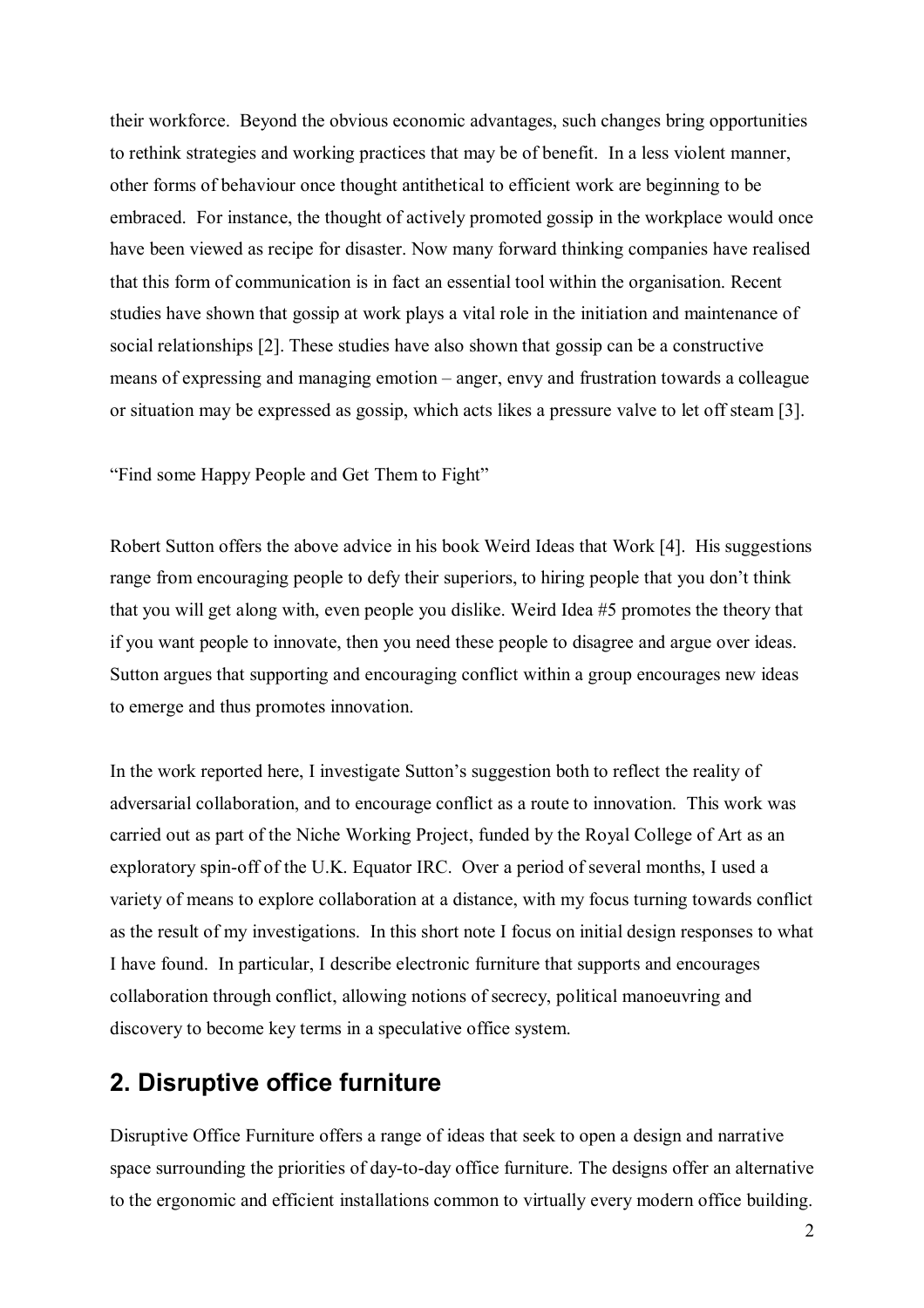They aim to suggest that conventional solutions for office furniture and architecture can actually inhibit rather than promote innovation in the workplace. (Offering solutions that promote activity, discussion and conflict.)

The proposals for Disruptive Office Furniture offer an exaggerated viewpoint on solutions that actively promote innovation and collaboration. Some are intended to be deliberately infuriating to the individual, highlighting ignored tasks or prompting the start of a new one. Others seek to cater for group working, playing to the strengths of sharing and co-operation, whilst some aim to draw attention to often forgotten or ignored facts, like the cost of a meeting per second of the personnel attending.

The Flipper Desk (see Figure 1), for example, is a suggestion for a workstation that physically ejects forgotten or ignored paperwork in order to highlight the need to take action. The desk incorporates a weight sensing technology that can identify and track the location of paperwork [5]; this information is used to automate the decision process of how long work can remain on the desk. Flip-up paddles embedded in the surface of the desk engage in choreographed sequence, creating a wave that lifts and sweeps the loitering item to the edge of the surface and onto the floor.



Figure 1: The Flipper Desk

The Meeting Cost Counter (see Figure 2) retrieves information from employees' electronic security cards in order to identify the people attending the meeting. This information is used to extract salary details from the payroll database in order to calculate the cost per second of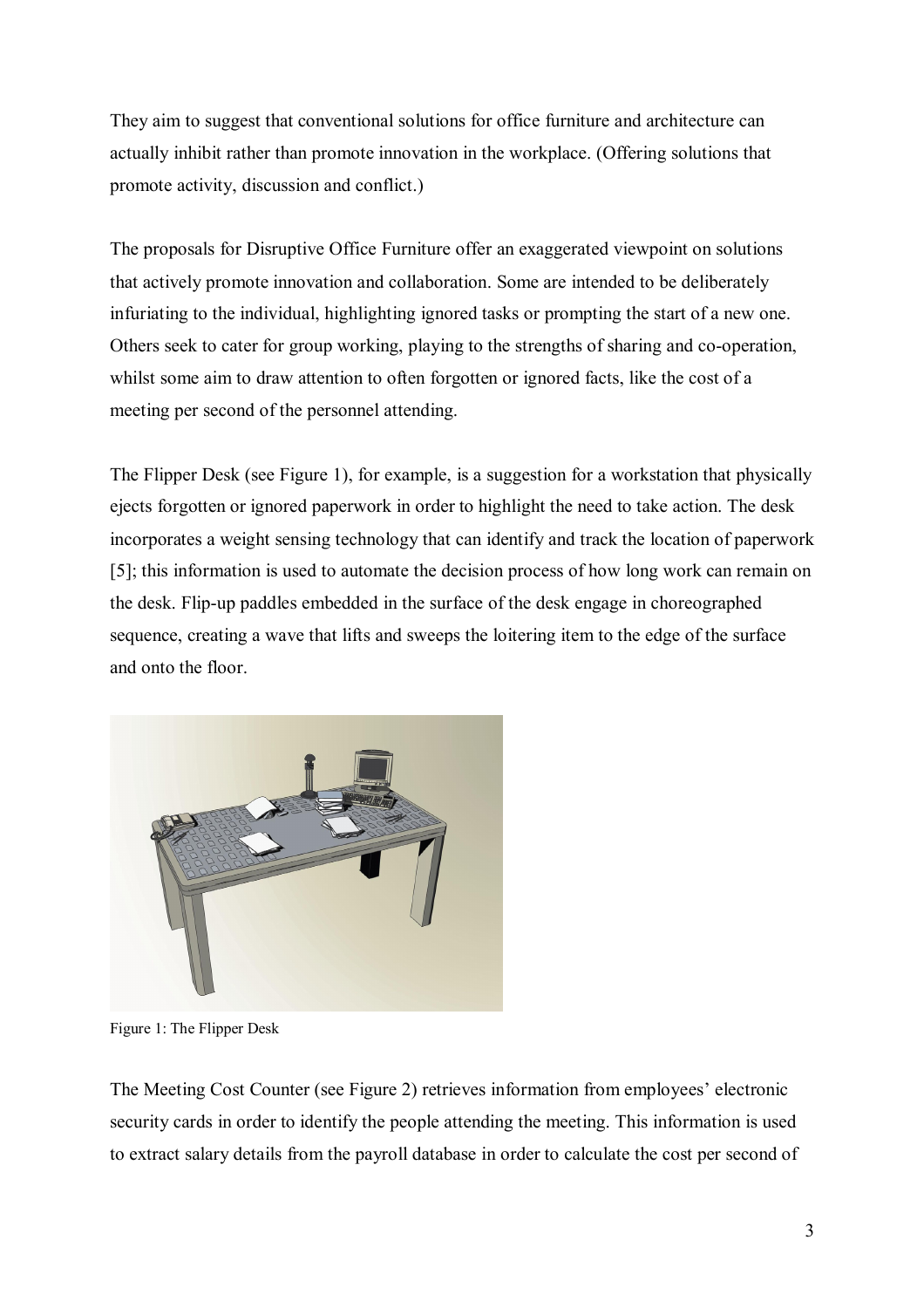meeting (including overheads). This information is then displayed on the circular screen mounted above the meeting table, which updates every second.



Figure 2: The Meeting Cost Counter

Some of examples do not rely upon technology to function, but use their physical design to promote sharing by forcing co-operation. The Shared Drawer (see Figure 3), for instance, is a single drawer housed in a double face-to-face workstation. The drawer can be accessed from both ends, but is longer than it's housing in the desk and so it can never be fully open or closed to both users at the same time. This proposal seeks to promote compromise between the two users, who would have to frequently negotiate the drawer's state.



Figure 3: The Shared Drawer

These proposals are devised to be brash, outspoken, and confrontational whilst initiating discussion on what tools for innovative work environments may be. Currently they take on a